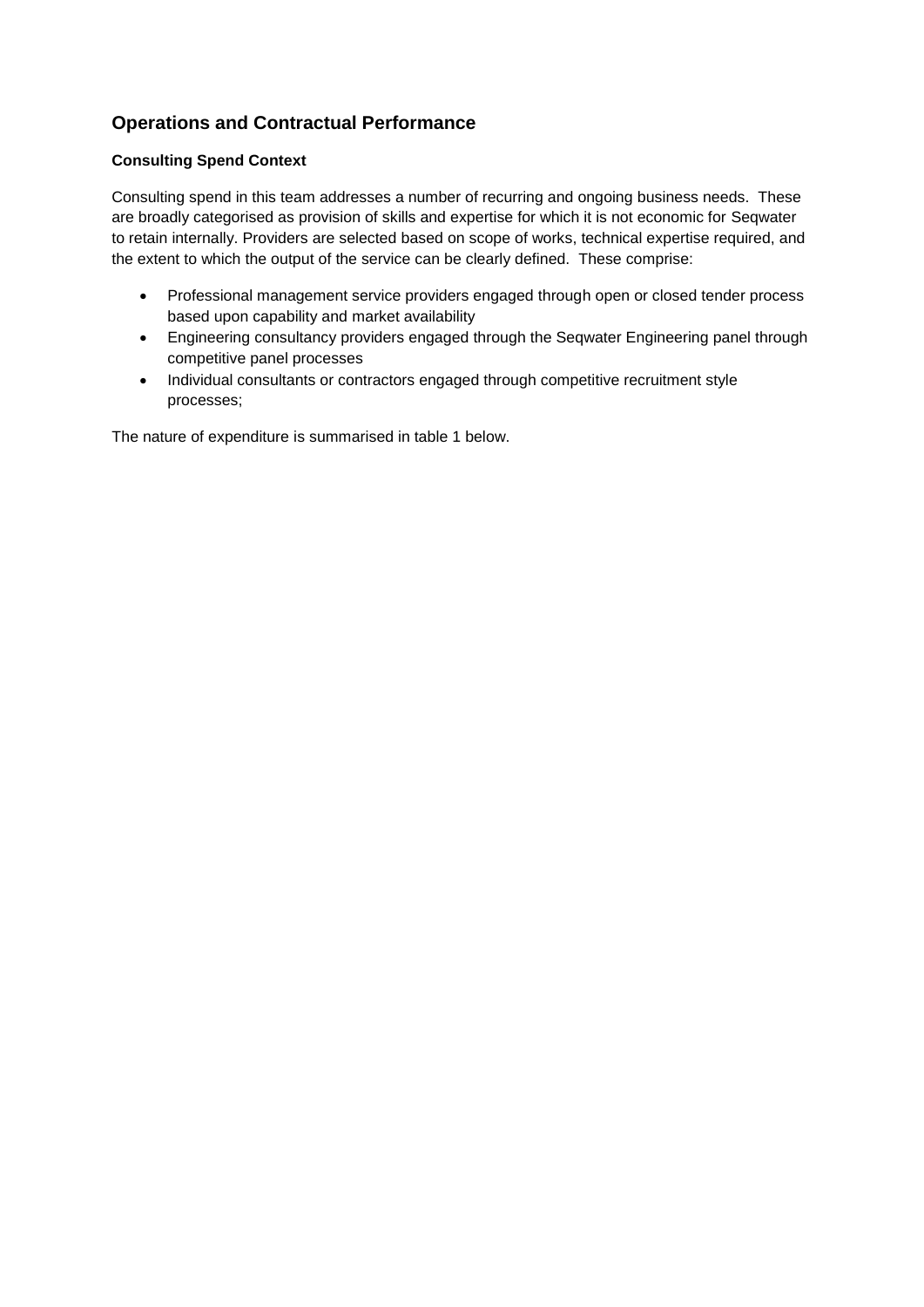| <b>Expenditure</b><br><b>Type</b>                                               | <b>Purpose</b>                                                                                                                                                                                                                                    | <b>Natural</b><br><b>Account</b> | <b>FY14A</b><br>\$ | <b>FY15Q1</b><br>\$ | <b>Change</b> | <b>Frequency</b>                                                   | <b>Examples</b>                                                                                                                                          |
|---------------------------------------------------------------------------------|---------------------------------------------------------------------------------------------------------------------------------------------------------------------------------------------------------------------------------------------------|----------------------------------|--------------------|---------------------|---------------|--------------------------------------------------------------------|----------------------------------------------------------------------------------------------------------------------------------------------------------|
|                                                                                 |                                                                                                                                                                                                                                                   | <b>Codes</b>                     |                    |                     |               |                                                                    |                                                                                                                                                          |
| Audit and<br>compliance<br>verification                                         | To ensure Seqwater and<br>supplier compliance with<br>contractual (inc. legislated)<br>requirements                                                                                                                                               | 522240                           | 44,772             | 251,014             | 206,242       | Annual, ongoing,<br>steady                                         | Commercial; audit of suppliers;<br>WHS systems audit of<br>suppliers                                                                                     |
| Process<br>Improvement                                                          | To enable medium term<br>efficiency improvements to<br>business processes to be<br>identified, planned and<br>implemented leading to long<br>term cost reductions                                                                                 | 522220                           | 298,236            | 486,456             | 188,220       | Ongoing<br>requirement \$<br>varies according<br>to opportunities  | Mobile computing business<br>requirements definition; WTP<br>unit costing methodology;<br>Logistics and Asset Disposal<br>initiatives                    |
| Contract<br>management<br>advice and<br>issues<br>resolution                    | To support resolution of<br>arising issues in delivery of<br>O&M services contracts                                                                                                                                                               | 522220                           | 1,231,110          | 696,741             | $-534,369$    | Ongoing<br>requirement \$<br>varies according<br>to issues arising | AMP reviews; WCRWS<br>landslip and deferred works<br>planning                                                                                            |
| <b>Services</b><br>sourcing<br>strategy<br>development<br>and<br>implementation | Support the planning and<br>implementation of new<br>services contract models<br>including identifying<br>comparative performance and<br>developing business<br>justifications. Services include<br>O&M, chemicals, waste<br>disposal and energy. | Various                          | 276,967            | 799,380             | 522,413       | Periodic:<br>significant during<br>contract change<br>over periods | Industry Benchmarking;<br><b>Sourcing Strategy</b><br>development; Chemicals<br><b>Sourcing Strategy</b><br>Implementation; Energy<br>sourcing strategy; |
| One off<br>Projects                                                             | Delivery of major one off<br>change projects which do not<br>align with above category<br>spend                                                                                                                                                   | 622321                           | 467,685            | 1,735,012           | 1,267,327     | Ad hoc                                                             | <b>WCRWS Decommissioning</b><br>technical advice and project<br>management                                                                               |
| <b>TOTAL</b>                                                                    |                                                                                                                                                                                                                                                   |                                  | 2,318,770          | 3,968,603           | 1,649,833     |                                                                    |                                                                                                                                                          |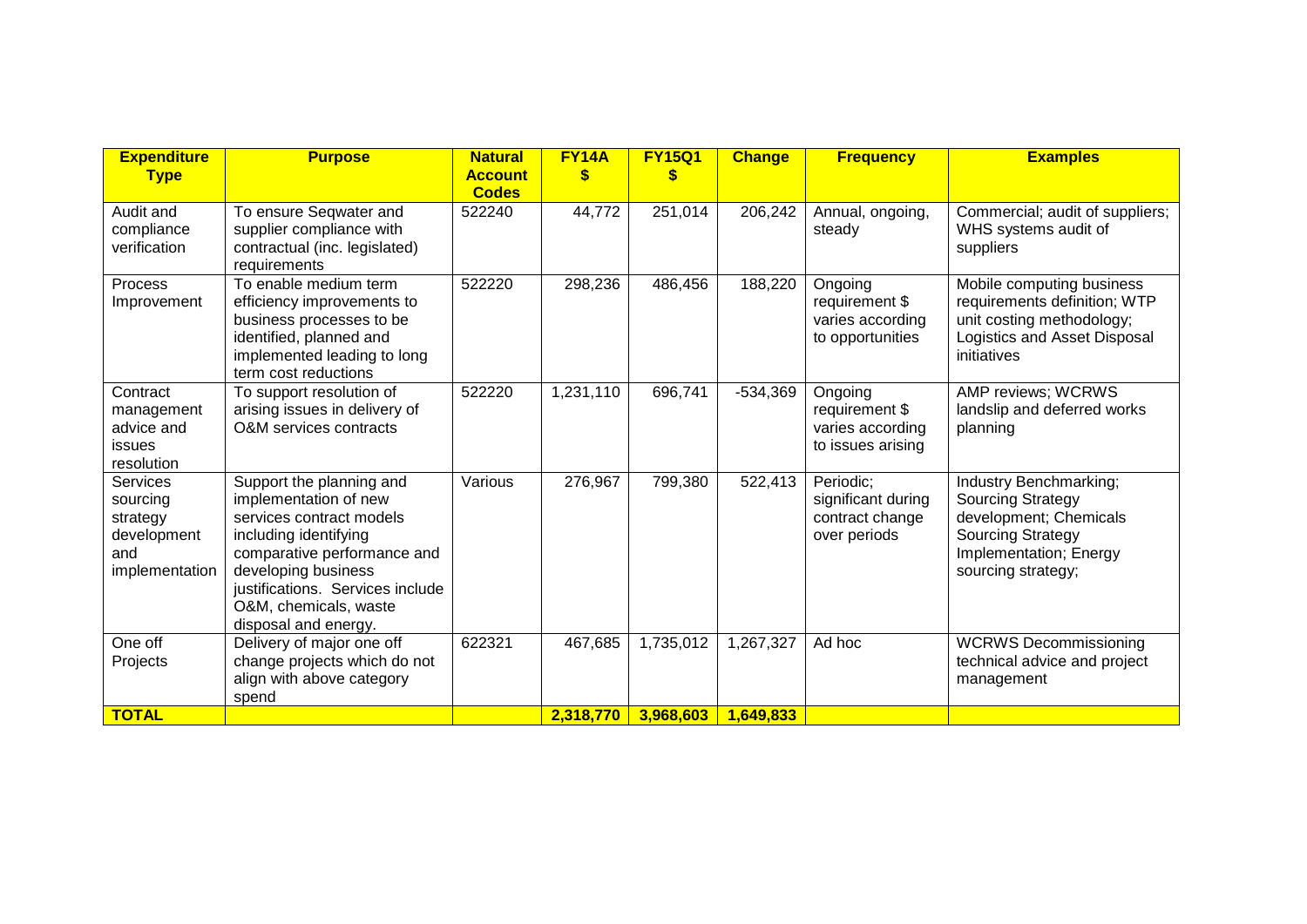## **FY14 and FY15 Reconciliation**

Expenditure from FY14 to FY15 increased from \$2.3m to \$3.97m (a change of \$1.65m). This change has been driven principally by an allocation of \$1.26m to the WCRWS shutdown project. This one off project comprises a range of activities including physical isolation and shutdown works, planning, and technical advice delivered both by the principal contractor, Veolia, and nominated and agreed subcontractors including engineering firms and individual specialist contractors. These costs have been coded as Consultancy costs for the purposes of managing the costs of the WCRWS shutdown. This is not expected to be required in future years.

Other commentary is provided below:

- 1) Audit and compliance verification
	- a. Actual delivery of audit and compliance activities in FY14 was below planned levels.
	- b. This activity expenditure has been increased for FY15 to reflect the full scope of audit and compliance obligations and requirements under the current suite of contracts.
- 2) Process Improvement
	- a. Process improvement activities continue at a consistent level responding to identified needs and opportunities for improvement.
	- b. FY15 includes allocation for an 18 month Asset Disposal Program and Mobile Computing Pilot Trial as well as ongoing process improvement initiatives.
- 3) Contract management advice and issues resolution
	- a. FY14 included funding for implementation, management and transition of the Supply System O&M contract with Trility JV and included development of management protocols and processes with new contractors, Thiess, as well as ongoing management support requirements;
	- b. FY15 includes ongoing management support requirements including non-owner consultancy and expert advisory support, asset management planning, and legal and technical operational and planning support and advice.
- 4) Services sourcing strategy development and implementation
	- a. FY14 included only costs associated with Energy and preliminary sourcing options analysis
	- b. FY15 includes significant additional expenditure relating to development of sourcing strategies for a number of important services including Chemicals, Sludge, Energy and Operations and Maintenance service – refer attached business cases.
- 5) One off Projects
	- a. FY14 included planning works in regards to the WCRWS shutdown project
	- b. FY15 includes a \$1.26m allocation for the remainder of contractor and consultancy expenditure associated with the WCRWS shutdown project.

#### **FY15 Justification**

Expenditure in FY15 will address a range of specific project outcomes:

1) Audit and compliance verification

The audit and verification of service delivery by major contractors (Thiess, Veolia, Chemicals and Maintenance suppliers) will continue. These activities are covered by defined scopes of work, audit schedules and standing offer arrangements which relate where appropriate to contractual commitments and obligations.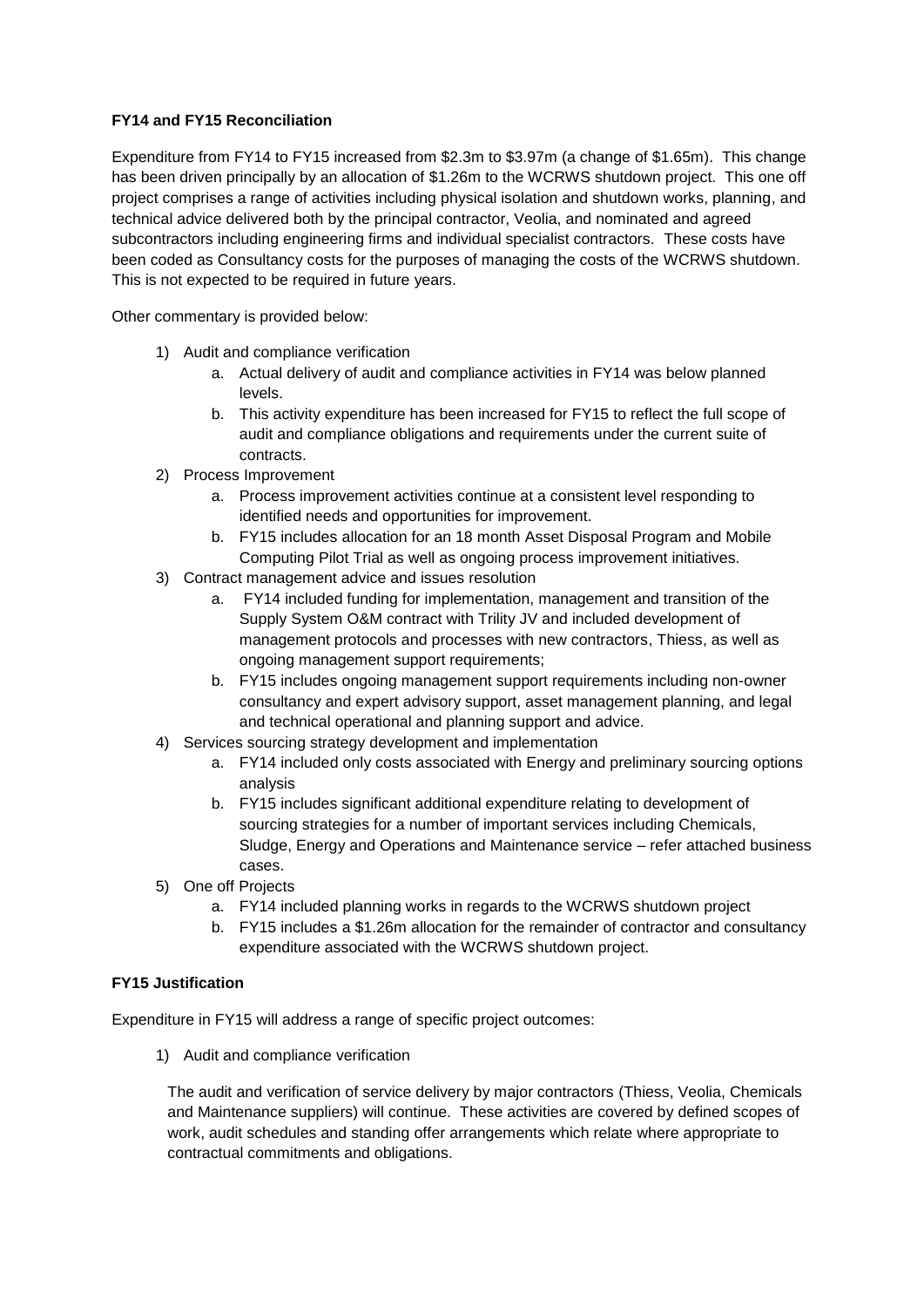2) Process Improvement

Activities in this category are progressed subject to business cases demonstrating long term service improvement and efficiency payback, specifically including:

- a. Process documentation and mapping to facilitate further efficiency
- b. Asset Disposal Trial refer attached business case
- c. Mobile computing pilot trial refer attached business case
- 3) Contract management advice and issues resolution

FY15 The budget includes ongoing management support requirements including non-owner consultancy and expert advisory support, asset management planning, and legal and technical operational and planning support and advice

4) O&M services sourcing strategy development and implementation

This major initiative is supported by a multiphase business case (attacghed) based on continuing service provision at least cost and covers sourcing strategies for major services including:

- a. Chemicals
- b. Waste disposal (sludge)
- c. Operations and maintenance
- d. Energy
- 5) One off Projects
	- a. The WCRWS shutdown project in total is subject to an approved business case based on future least cost option to maintain the asset capability.

#### **Post FY15 Forecast**

Post FY15 expenditure against the identified expenditure types is projected to continue at broadly historic levels, excluding one-off initiatives.

- 1) Audit and compliance verification
	- a. Whilst the details of this activity will vary according to the contracts in force, the function and its compliance requirement is expected to remain at current levels
- 2) Process Improvement
	- a. Ongoing process improvement is an investment required to achieve future efficiency and service improvement and is expected to be maintained at current levels. An average of FY14 and FY15 expenditure is considered appropriate
- 3) Contract management advice and issues resolution
	- a. Whilst the details of this activity will vary according to the contracts in force, the function and its compliance requirement is expected to remain at current levels
- 4) O&M services sourcing strategy development and implementation
	- a. This activity is cyclical based on the contract terms in force and their specified termination dates, with substantial investment being required in the two year period prior to contract renewal. It is expected that following the current round of sourcing strategy development Seqwater will enter into contracts which extend beyond 2 year fixed terms and therefore this cost item will be reduced in some future years. Expenditure at FY15 and FY16 levels is therefore above average future levels, with outer years maintaining FY14 actuals. resulting in a medium term average of \$0.45m.
- 5) One off Projects